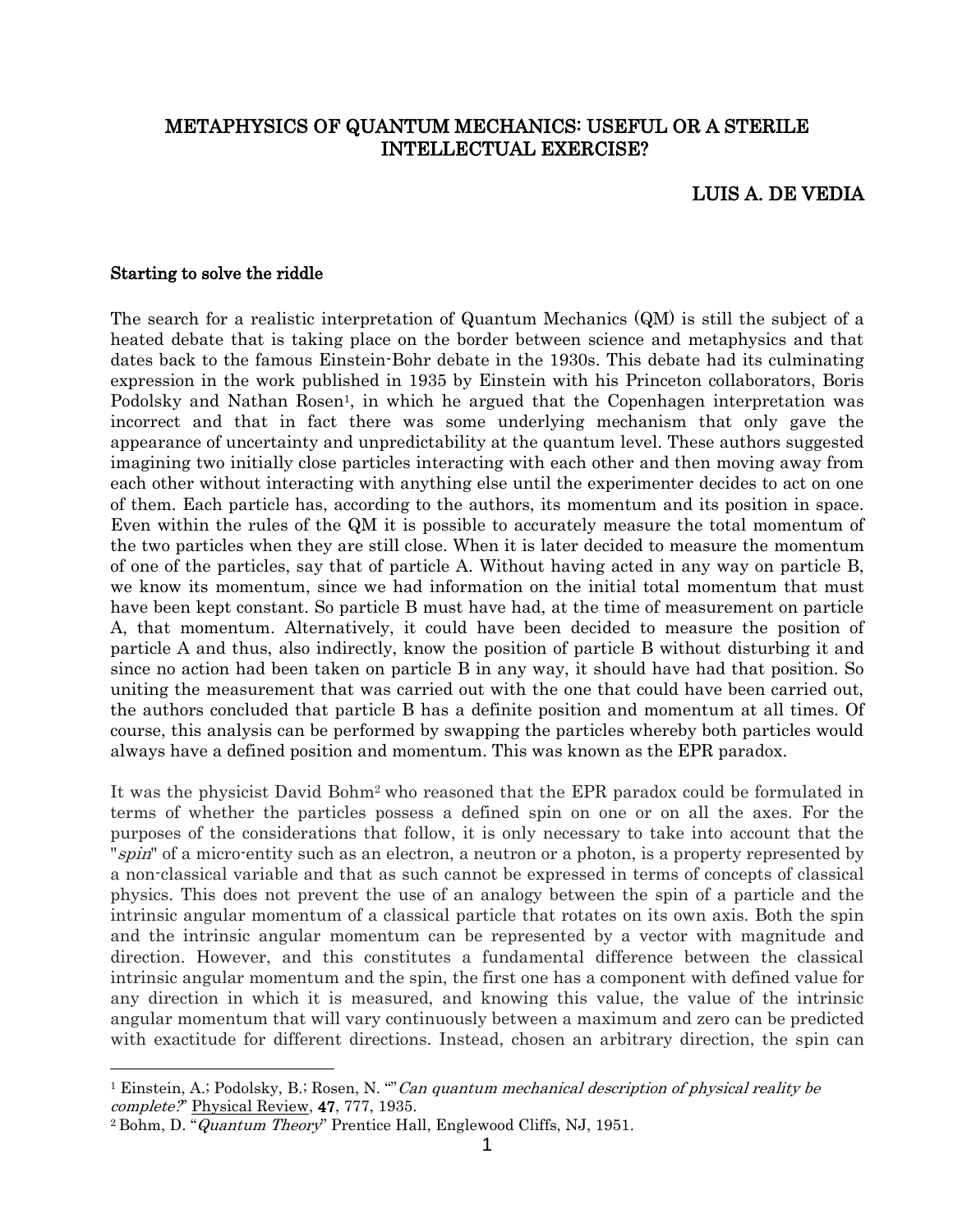only adopt two fixed values, which are usually referred to as "*spin up*" or "*spin down*", and the determination of the spin for that arbitrary direction makes it impossible to accurately predict the spin value along some other direction, only the probability that the result of a measurement for that other direction being "spin up" or "spin down" can be calculated.

Now, Bohm imagined two detectors capable of measuring the spin of an incoming electron, located at opposite ends of a laboratory. Two electrons are prepared so that their spins are initially correlated so that when separated and entering each electron to the corresponding detector, having both detectors adjusted to measure the spin in the same direction, both detectors will give the same result (spin "up" or spin "down"). Now, QM only allows predicting the probability that both detectors measure one or the other result. What we have in this case is the certainty that both detectors will give the same result. As in the EPR paradox, the measurement of the spin of one of the electrons by a detector indirectly gives us the spin information of the other electron on the same axis. Since this electron has not been acted on in any way, it must have had this spin on that axis. Since these measurements could have been made on any axis, the conclusion arises that this electron has a defined spin on any axis. From the above it appears then that an electron would have spin defined on any axis. But the Principle of Uncertainty makes it impossible to simultaneously measure the spin in more than one direction. It can be questioned here the meaning of talking about the existence of something that cannot be determined.

The dilemma introduced by the EPR paradox belonged to the field of metaphysics until the conceptual overturn produced by the work of the Irish physicist John Bell of CERN (3) in 1964 giving rise to the "*Bell inequality*"<sup>4</sup> that enables for the first time the possibility of using an experimental methodology to resolve the dilemma introduced by the EPR paradox. Indeed, Bell realized that although it is not possible to measure the spin of a particle over more than one direction, if the particle has a spin defined over all directions, there are experimentally confirmed consequences. A consequence of Bell's Theorem is that if EPR were correct, two spatially separated detectors measuring in randomly selected directions the spin of initially correlated particles should coincide in their results more than 50% of the time.

At the time Bell obtained this result, the technology was not yet available to confirm it. The crucial experience was that carried out by Aspect and his team in France in 1980. In this experiment, two detectors were placed at a distance of 13 m from each other with a container of calcium energy atoms at the midpoint between both detectors. When moving to a state of lower energy, a calcium atom emits two photons in opposite directions with their correlated spins. So in this experiment, if the detectors are set in the same direction, the spins of both photons will produce the same result (both spin "up" or both spin "down"). But when the direction of the detectors was varied independently at random in each measurement, the detectors did not coincide in their results in more than 50% of the cases, which refuted the theory of hidden variables. To see that this is indeed so, let us assume that by means of the two detectors we can measure in the directions  $x, y, z$ , the spin of the initially correlated photons. We know that if the measurement  $S_{z1}$  results in spin "up" or spin "down", the measurement  $S_{z2}$  will give the same result spin "up" or spin "down" and analogously with the measurements  $S_{x1}$  and  $S_{y1}$  in relation to the measurements  $S_{x2}$  and  $S_{y2}$ . Now, according to Einstein and his collaborators, each pair of photons carries with it the same "program" written in terms of hidden variables, which determines the value of each measurement according to the axes x, y, z. Suppose that this program determines that the results of the measurements of

<sup>&</sup>lt;sup>3</sup> CERN: European Center for Nuclear Research, near Geneva, Switzerland. 4

Bell, J.S. "On the problem of hidden variables in quantum mechanics"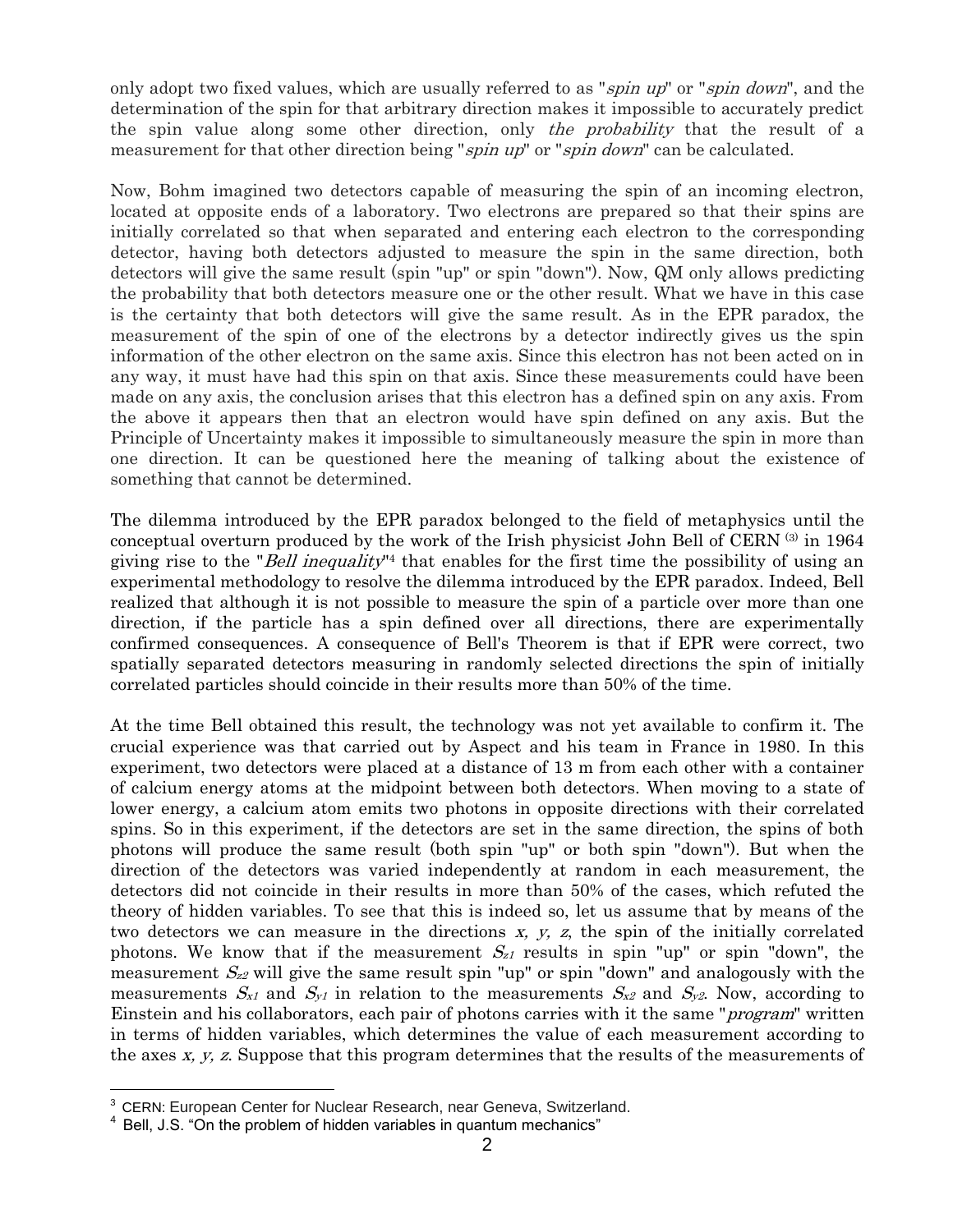#### the detectors according to these axes are respectively: spin "up", spin "up", spin "down"

So the combinations that will yield matching results will be  $(S_{x1}, S_{x2})$ ,  $(S_{y1}, S_{y2})$ ,  $(S_{z1}, S_{z2})$ ,  $(S_{x1}, S_{y2})$  $S_{y2}$ ,  $(S_{y1}, S_{x2})$ , that is they are five combinations in total. The possible combinations of directions are instead xx, xy, xz, and x, yy, yz, zx, zy, zz, that is to say nine in total. Given that five is more than half of nine, the validity of the theory of hidden variables would imply that in a sufficiently large number of measurements made on the x, y, z axes independently randomly by each detector, we would have to find coincidences in the pairs of measurements more than 50% of the time what is not verified experimentally. Although in this analysis we have considered the particular "program" spin "up", spin "up", spin "down" for the directions  $x, y, z$ , respectively, any other program would yield the same conclusions and the same should be stated if instead of considering measurements according to three defined directions, any directions would have been considered. This implies that the probability of the result of a subsequent measurement of any other component of the spin of the second particle will have changed as a consequence of the first measurement, even though the particles are spatially separated by an arbitrary distance and without apparent interaction between them.

The experimental refutation of the theory of hidden variables leads us to the anti-intuitive conclusion that in quantum phenomena, spatial locality does not seem to be fulfilled and a kind of instantaneous action at distance is revealed. In addition, the absence of hidden variables introduces an essential indeterminism in what makes the result of measurements of dynamic variables in general. This non-local character of QM is already evident in the experience of electron diffraction through slits, where the diffraction spectrum occurs even when the electrons enter the device one at a time. This means that the electron somehow "*passes*" through both slits which prevents it from being considered a localized particle. This non-localization of the particle is interpreted to some extent by the wave aspect associated with the electron. In relation to this, it is important to remember that this wave aspect disappears at the moment in which a detection of the position of the electron is made, for example at the exit of one of the slits. This simple experience reveals the so-called measurement problem in QM and which we can describe as follows: let's assume that we have a  $q$ -system, as an electron that we have prepared in such a way that we know its initial spin, that is, for  $t = 0$ , let's say spin "up". This means that if we immediately made a new measurement of the spin in the same direction, we would obtain the same result. Now, the wave function of the electron in this state is such that the spin operator has an eigenvector with an eigenvalue in the measurement direction of the measured spin value, in this case spin "up". From the moment in which the measurement of the spin  $(t = 0)$  is made, the evolution of the state of the electron in its subsequent interaction with possible electric and magnetic fields is totally determined by the evolution of its wave function according to the Schrödinger equation . This evolution, totally deterministic, is maintained until a new measurement is made. The result of this new measurement cannot be predicted in an exact way and all that we can infer from the knowledge of the wave function using the operator corresponding to the direction selected to carry out the new measurement, is the probability that the result will be spin "up" or spin "down".

In other words, the measurement of a dynamic variable "*destroys*" the information that was available about the state of the  $q$ -system through the deterministic time evolution of its wave function and "*jumps*" into a new state corresponding to the eigenvector of the operator of the dynamic variable under consideration. This "jump" from a perfectly deterministic time evolution to a defined but random result state when a measurement is made is what is known as "reduction" or "collapse" of the wave function. It is important to highlight here a terminological question to avoid confusion. Indeed, unlike the usual terminology in the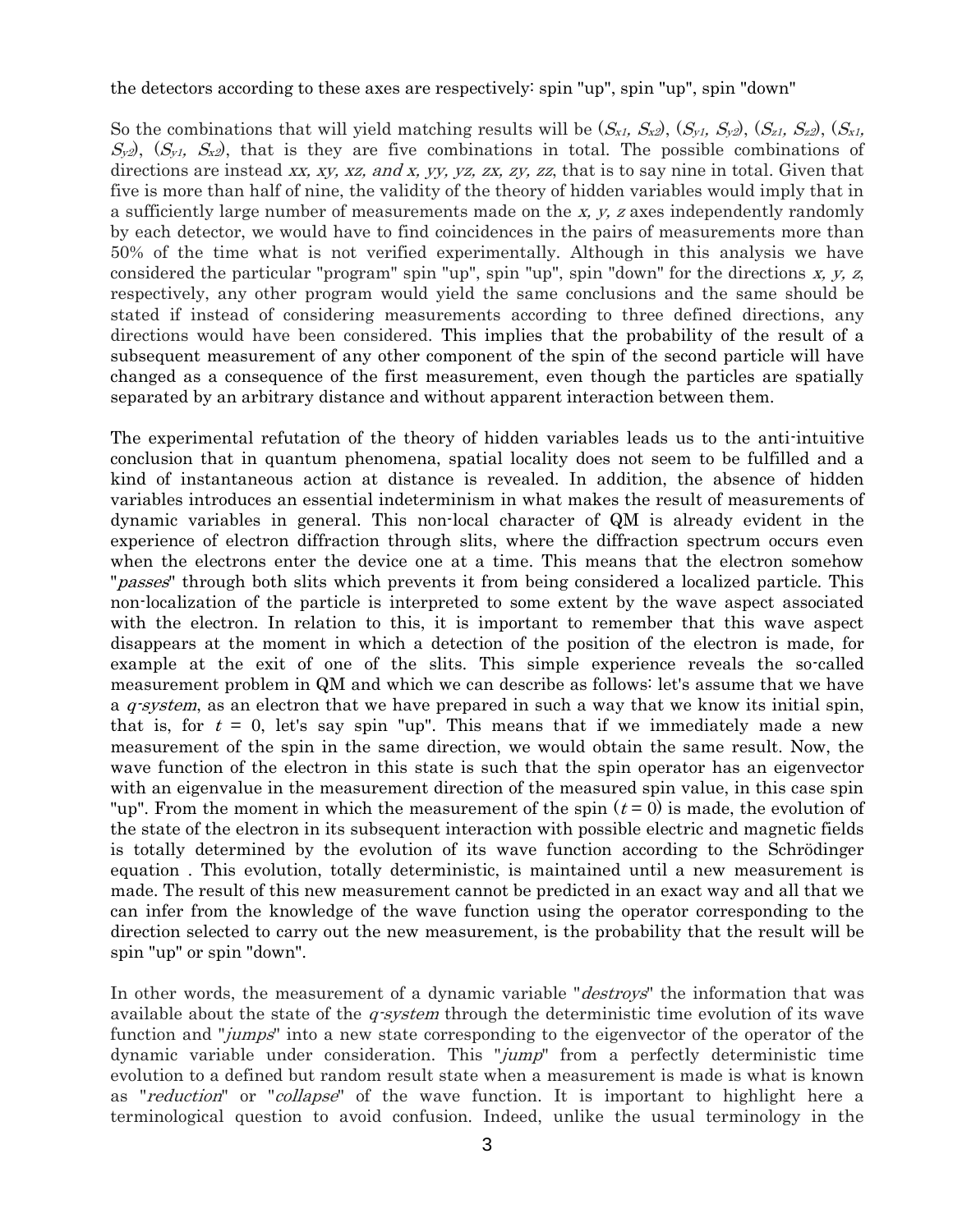different philosophical positions with respect to the reality, the dynamic variables in QM are called *observables* although they are only determinable from measurement instruments, which would qualify them, according with those positions, as unobservables.

A point to note about the probabilistic interpretation of the results of a measurement in QM, is that unlike the usual interpretation on the probability of obtaining a given result as it could be the random extraction of a number of the lottery in which the balls with the different numbers have real existence before the extraction, in a *q-system*, until the moment of making the measurement, the dynamic variable to measure does not have, according to the orthodox interpretation, a definite value, which it only acquires when the reduction of the wave function by the measurement act is produced. For this reason we say above that the  $q$ -systems are according to QM in a sort of probabilistic limbo, from which they only emerge when the act of measurement is made.

The question that arises in relation to the phenomenon of wave reduction is at which stage of the measurement process the reduction occurs. It can be argued that the reduction occurs at the moment in which the experimenter obtains the information of the observable value through the reading of a measurement instrument whose operation is described in classical terms. But the boundary between the deterministic evolution of the system according to the Schrödinger equation and the state corresponding to a definite value of the measured observable is mobile and could be located at any point between the *q-system* and the observer. Indeed, the interaction between the  $q$ -system and at least part of the measurement instrument can be described in quantum terms, so it is not clear at what point of the entire measurement process the collapse or reduction of the wave function occurs resulting in a defined result for the measured variable. If all the physical systems, even the classical ones, as the instruments of measurement are, can be described with the quantum formalism beyond the mathematical difficulties, and QM assures that this is indeed so, how can there be place for instruments whose measurements correspond to states described in classical terms?

The answer given by Bohr is that experimental scientists design, perform, interpret and communicate the results of their experiments in terms of classical physics. We understand how macroscopic instruments work only in terms of classical concepts. The effect of an event that occurs at the level of an individual quantum particle must be amplified in some way, that is transformed into some kind of macroscopic signal so that it can be perceived and measured. Our perception works at the level of classical physics and the only concepts with which we are familiar and for which we have a highly developed language are the classical concepts. The theory is thus only an instrument whose purpose is to provide correlations between the state of a  $q$ -system and a process (of measurement) that prepares the system in a given quantum state for the subsequent measurement of the observable, so that according to Bohr, there exists an essential inseparability between the quantum system and the measuring device. However, this position is debatable given the results that show that the probability of obtaining a given value of an observable in a q-system A through a complex measurement instrument  $B + C$ , is the same as considering the  $A + B$  system and performing the measurement with instrument C. In other words, the inseparability of metaphysical nature that according to Bohr is between the  $q$ -system and the classical instrument of measurement remains unsolved.

These difficulties have led some scientists, in particular E. Wigner<sup>5</sup>, to suggest that the collapse of the wave function occurs only when a conscious mind becomes aware of the value of

<sup>&</sup>lt;sup>5</sup> Wigner, E. "Remarks on the mind-body question" In "The scientist speculates: an anthology of partlybaked ideas" Ed. I.J.Good, Heinemann, London, 1961.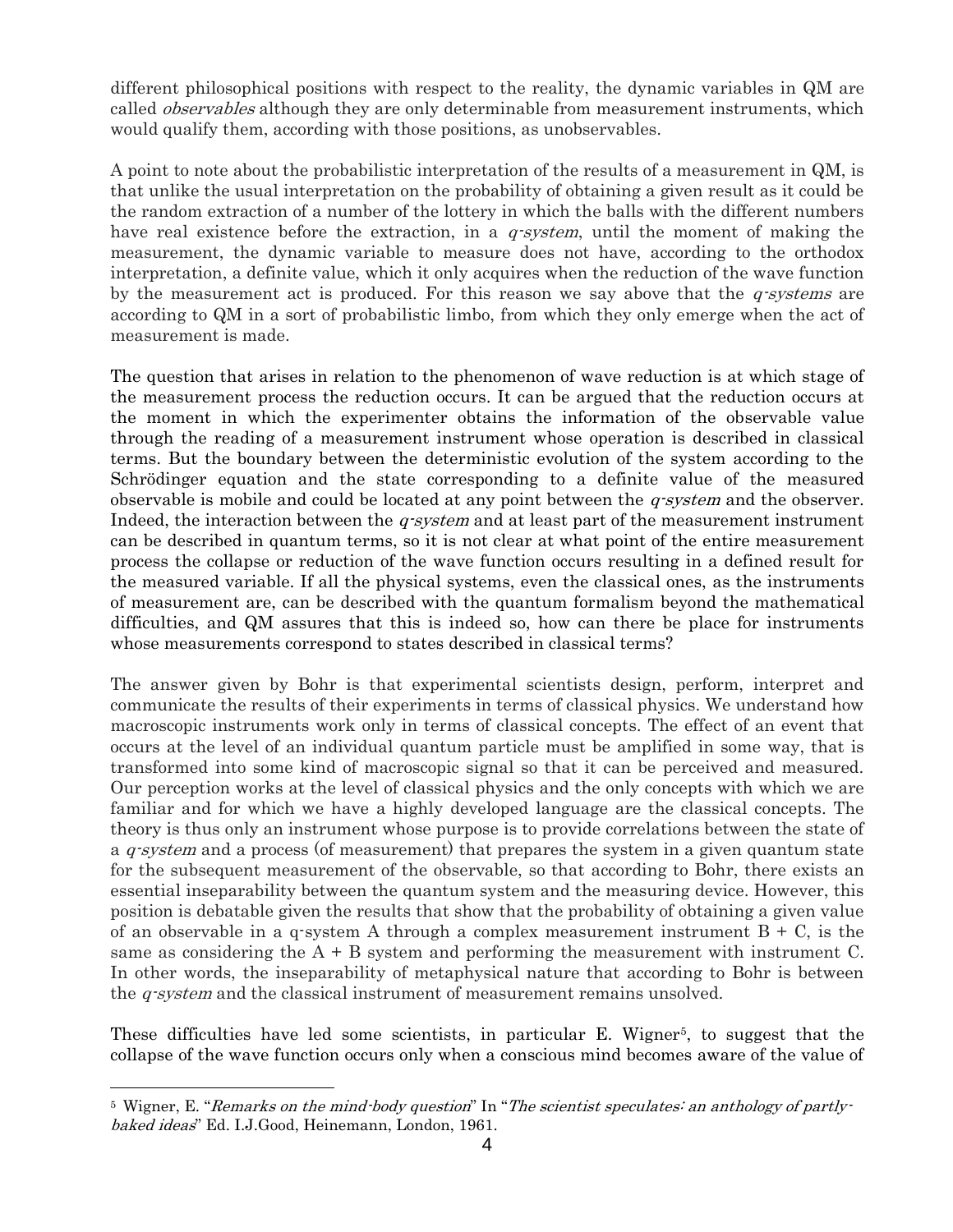the measured observable. It is not surprising that this position of a dualistic metaphysics of a physical world on the one hand and conscious minds on the other has few adherents. Its critics, on the other hand, argue that the collapse of the wave function caused by the intervention of a conscious mind remains unexplained and outside the competence of physics.

A more promising alternative is the characterization of the measurement process as a particular kind of physical interaction involving a microsystem (the  $q$ -system) and a macroscopic system (the measurement instrument). In this way, a microscopic aspect of the system that is measured correlates with macroscopic aspects of the measurement system in a way that reveals the value of the microentity. For example, in an operation in which a detection is performed to know through which slit the electron passes, this detection can be performed by a device that amplifies the effect of the passage of the particle through the detector, for example by a cascaded amplifier that multiplies the number of charged particles that end up revealing the presence of the initial microentity through a macroscopic voltage produced by a large quantity of charged particles acting in concert. Bear in mind that there are two characteristics in the measurement process: the first is that the state of the measuring device always involves a large number of particles and is characterized in a macroscopic scale. The second is that the final state of the apparatus is macroscopically discernible, that is, it is not a state of superposition but a "*pure*" state but perfectly correlated with the possible quantum states of the system being measured.

The adherents to this interpretation of the measurement process accept, however, that the interaction between the quantum microsystem and the measurement instrument obeys the laws of QM. This implies that if the microsystem to be measured is in a state of superposition, for example spin "up" with spin "down" the system constituted by the microsystem and the measuring device must also be in a state of superposition spin "up" and spin "down" plus the instrument indicating, say, spin "*down*". What happens is that since the measuring device is macroscopic, it is constituted by an enormous quantity of particles, so the characterization of its state requires a great amount of degrees of freedom. The effects of interference between the microsystem and the instrument do not disappear completely, but they dissipate in the amplification process from which only a value of the measured dynamic variable emerges, in this case spin " $up$ " or spin " $down$ ", which is taken as the value of the measurement. This phenomenon by which those components of the wave vector of the *q-system/measuring* apparatus that are in superposition are destroyed quickly, is called *decoherence* and is responsible for not normally observe interference phenomena at the macroscopic level.

So, according to this interpretation, the collapse of the wave function must be interpreted as the result of the complex interaction between the microsystem and the measurement device (plus the external environment), which makes the effect of superposition between the two in practice undetectable. Only the possible macroscopic states of the measuring device are detectable. This decoupling of the components of the wave vector that are in superposition is the result of the coupling of the wave vector to the innumerable states of the measuring device and its environment. The phenomenon that can be taken as analog in classical physics is the dissipation of energy through friction or viscous damping phenomena. However, the analogy should not be taken too far since the decoherence must be completed on a much shorter time scale than the one usually taken by the energy dissipation phenomenon. So the coherence or superposition of states that represents a state vector is an extremely labile condition. The interaction of the wave vector with just a few photons or atoms is enough for the decoherence of its superimposed components to take place quickly and the quantum system acquires a classic characteristic. It is noteworthy that this process of projection of the wave vector in a given state is not instantaneous as it is posited by the orthodox QM, but rather it is a physical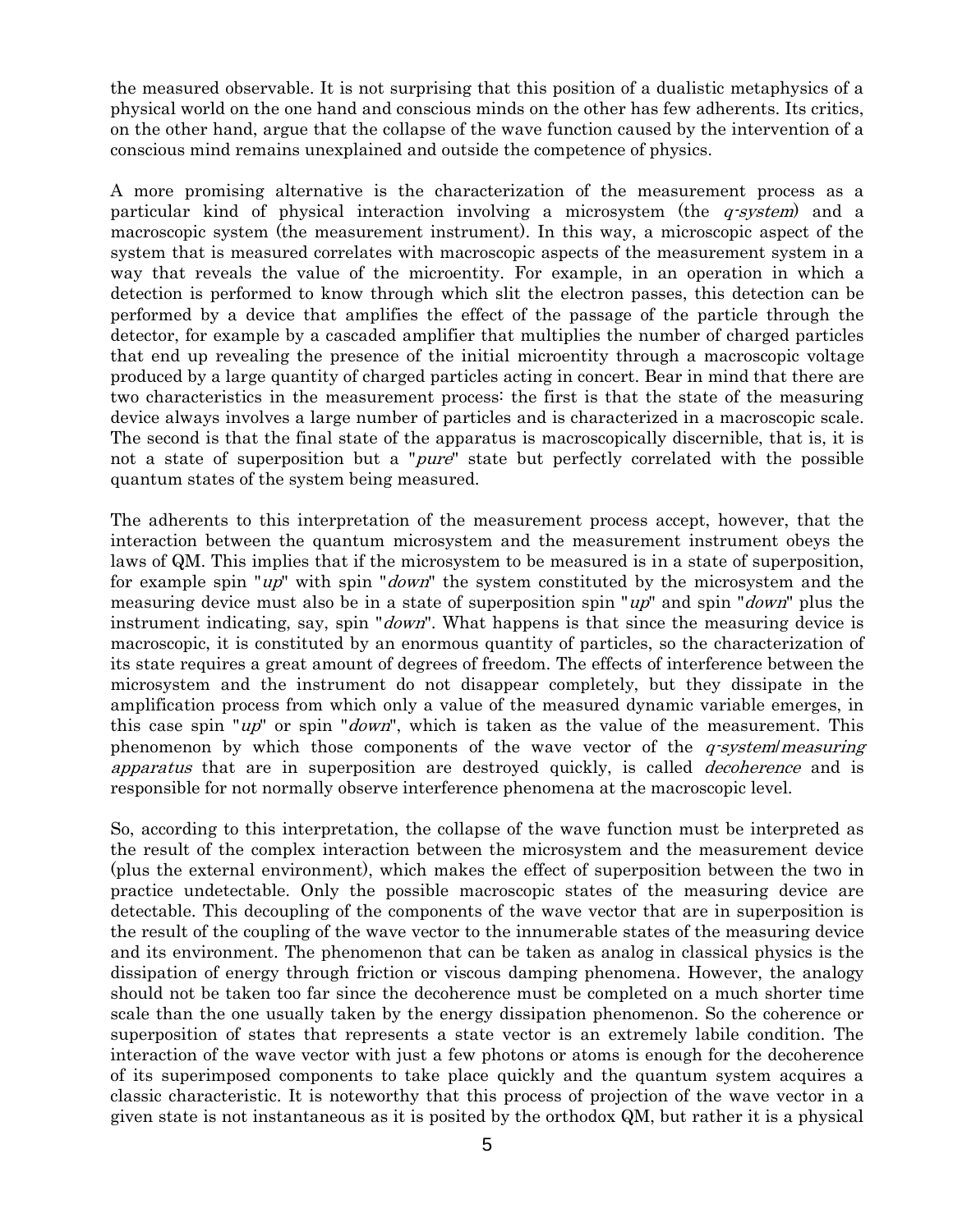process that requires some time to complete.

The theory of decoherence has already been incorporated into the mainstream of physics research and tells us that the transition between a delocalized quantum object and a localized classical object can be related to a decoherence factor  $e^{t\tau}$ , where  $\tau$  is the time of decoherence This decoherence time is related to the size of the object under study and the number of interacting particles in its environment. The smaller  $\tau$ , the shorter the time it will take for the state vector to eliminate its superimposed components and become, together with the measuring device and its environment, a classic object. Thus, there are calculations that allow estimating that a molecule of radius about  $10^{-6}$  cm, moving in the air, has a decoherence time of approximately  $10^{-30}$  s. By eliminating the air, that is to say in a laboratory vacuum, the same molecule would have a decoherence time of about  $10^{-17}$  s. In the intergalactic space, in which the molecule would interact only with the background radiation, the decoherence time would increase to about  $10^{12}$  s, which means that the molecule could remain in a delocalized state for just under 32,000 years<sup>6!</sup> In contrast, a dust particle will manifest itself as a classical object even when the interaction with the environment remains low. In the experience of electron diffraction through slits, the electrons that pass through the apparatus are maintained in a delocalized state represented by the vector or wave function until the interaction of that wave vector with the multitude of atoms that constitute the photographic plate so the decoherence time becomes extremely short and for practical purposes we can consider it as an instantaneous event in which the electron appears as a spot in a defined place on the plate. In relation to this, it is necessary to ask how it is possible to observe macroscopic phenomena of interference in our daily life (for example the interference colors in an oil stain on the floor). The answer is that in these cases the agents responsible for the phenomena are photons and quantum electrodynamics teaches us that the interaction between them is practically nil, so the interference lasts and we can observe its effects at the macroscopic level.

The theory of decoherence makes it possible to explain why Schrödinger's cat is alive or dead and not partially alive and partially dead. However, it does not eliminate another aspect of QM that conspires against a realistic interpretation of it. This aspect is its probabilistic nature, that is, its indeterminism. Some of the difficulties associated with the non-local indeterministic nature of QM can be reduced by the traditional (Copenhagen) interpretation complemented by the interpretation just discussed. In effect, both emphasize the role of measurement instruments as an integral part of any experiment with a  $q$ -system. From this point of view, the result of a measurement, for example of a spin component of one member of a correlated pair of particles, must be seen as a property not only of the particle but of the entire system including the other member of the correlated pair and the set of measuring devices, so that the subsequent correlations should be interpreted as correlations between the properties of the particles plus the properly oriented devices and not as properties of the particles exclusively. In this way, until the first measurement is made, the system would not be considered to be constituted by two separate particles and therefore it is reasonable to expect that after this first measurement the properties of the entire system have been modified. It is not necessary to think of particles as influencing each other non-locally since they have no independent existence prior to the time of the first measurement. Note that this interpretation reduces in some way the problem of non-locality but not that of indeterminism, since although it does not make it necessary to resort to metaphysical arguments as it can be the role attributed to the

 $6$ These estimates correspond to Omnès, R. "*The Interpretation of Quantum Mechanics*" Princeton University Press, Princeton, NJ, 1994, and are cited by Baggott, J. in "Beyond Measure" Oxford University Press, 2004.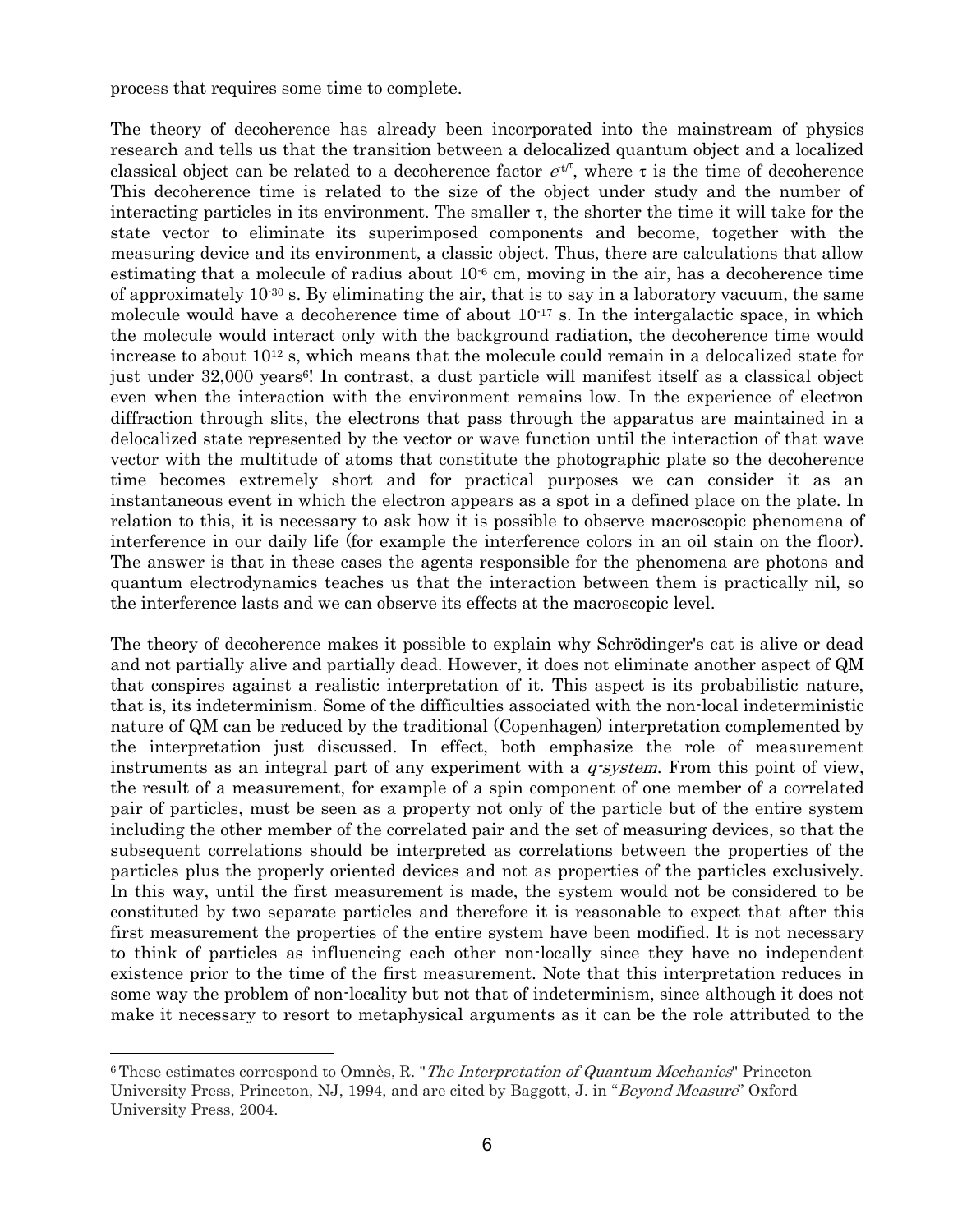intervention of a conscious mind, the reduction of the wave function with its random results is still present. An advantage of the previous interpretation is that the entire measurement process is explained as a result of the physical interaction between the microsystem and the measurement instrument.

## To the rescue of realism.

We have seen then that in the orthodox interpretation of QM, the aspects that conspire against the adoption of a realistic position for the theory and for the entities that it postulates, are fundamentally the non-locality of the quantum phenomena and the collapse or reduction of the wave function that gives rise to an irreducible indeterminism when a measurement is made. The latter is true except in the particular case in which the system has been prepared previously in an eigenstate of the dynamic variable to be measured (for example by making a previous measurement), in which case, if the system evolves in isolation, i.e. without interacting with other systems, it is certain that the result of a new measurement on the same variable, will yield the same result as the previous measurement and will correspond to the eigenvalue of the eigenstate in which the microsystem is. In any case, in general, the systems will not be found in the operator's eigenstate corresponding to the dynamic variable to be measured.

The spatial-temporal locality of causal relationships and determinism are two classic attributes that have always been considered must exhibit any phenomenon so that it can be considered real. These attributes are precisely those that are questioned in the orthodox interpretation of QM and it is what introduces a questioning about the reality of the entities that QM postulates, such as electrons and other microentities. Because of this, we can say that QM in its orthodox interpretation does not refer to what it is, but to what will happen when we observe a system and this prediction has in general an essentially probabilistic character. Indeed, if in classical mechanics the calculation allows us to predict that a particle will be in position  $x$  at time  $t$ , we know that if at that moment we made an observation at that point, we would find the particle. In QM, a particle, say an electron, will be represented by a vector or wave function  $\psi(x, t)$  that depends on the position  $x^{(7)}$  and of time t. Now, QM teaches us that the probability of finding the electron when we make an observation in the region limited by the interval  $\Delta x$ , is  $|\psi(x, t)|^2 \Delta x$ , that is, there is a finite probability of finding the electron in any region of space where the wave function is not canceled. In other words, the electron is delocalised unlike what happens with a classical particle. The act of observation is what causes the electron, until that moment to be delocalised, to transform into a specific particle of localization defined as a consequence of the reduction of the wave function induced by the act of measurement. This phenomenon of reduction or collapse of the wave function is undoubtedly one of the most intriguing of QM and is at the very basis of speculations about the reality of the quantum world.

Another manifestation of the non-locality of quantum systems is obtained when we consider, as we have seen above, a system constituted by two particles that are somehow correlated (for example, by having zero total spin, or something similar). In this case, the system wave function  $\psi(x_1, x_2, t)$  will depend on the positions  $x_1, x_2$  of both particles and time t. The "*object*" represented by this wave function is certainly peculiar given that the probability of finding one of the particles in a given position depends on the position of the other particle, however far away it may be, which suggests a strange instantaneous action at a distance between both

<sup>7</sup> For simplicity, we are considering a one-dimensional system.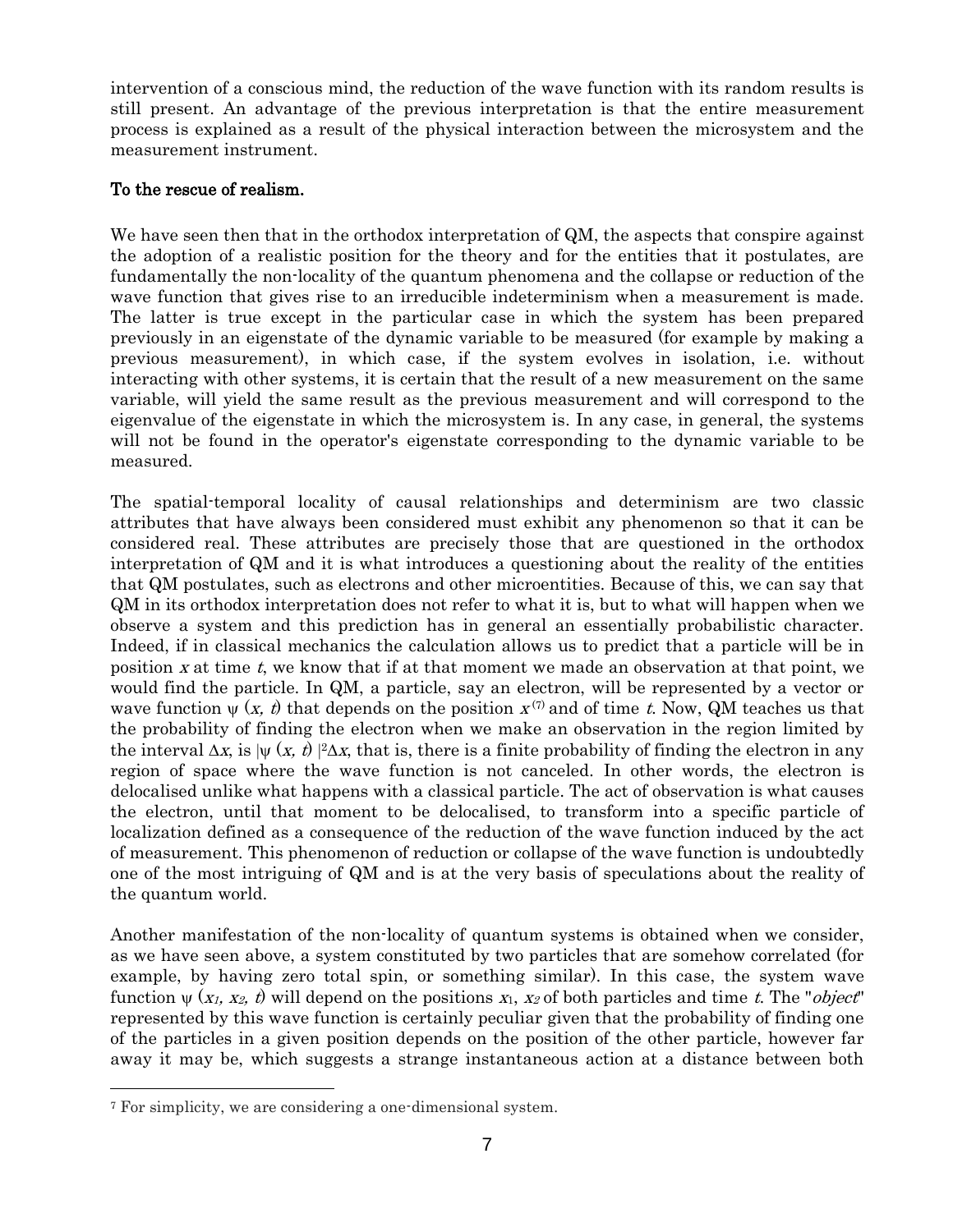particles that is sometimes called "spooky action at a distance".

We have already mentioned that this strange action at a distance, which is not only strange but would violate one of the two fundamental postulates of special relativity that establishes the speed of light in a vacuum as a limit impossible to overcome by any physical entity, it can be eliminated or at least attenuated if we consider that up to the moment in which the first measurement is made, the system is not constituted by two independent particles but by two entities correlated in some way. In fact, the mathematical form  $\psi(x_1, x_2, t)$  of the system wave function is telling us that the system is described at each instant by a probability distribution that is a function of both variables  $x_1$  and  $x_2$ . Perhaps the difficulty in assigning real existence to this entity comes from our daily experience that attributes to the events that we see happening in the world a spatial-temporal locality, since even those events that extend in time and space, they can always be reduced to a causal chain, in which each cause-effect link has spatial-temporal contiguity with the next. However, reality may be much stranger to our intuition than we assume, which would lead us to accept that a quantum system can represent a whole even if it exists in a spatially and temporally delocalized way. According to this idea, the disturbance suffered by one of the particles at the moment in which a measurement is made on the other, does not imply the transmission of a superluminal signal but is a modification of the state of the system, which until that moment is a whole, since you cannot speak of "*parts*" of the system.

In any case, as we have already mentioned, the previous interpretation combined with the theory of decoherence, although it allows us to reduce or do without the need for remote action and explain the collapse of the wave function, does not eliminate the probabilistic character of the predictions of the theory. The experimental verifications of the Bell Theorem carried out to date, seem to demonstrate with reasonable force the impossibility of a local QM of hidden variables, which does not prevent conceiving a nonlocal theory of hidden variables. Several ideas have been developed on this aspect, but we will only refer to the two that have generated the most acceptance (perhaps it would be more appropriate to say that they are the ones that have been rejected less by the community of physicists). Because they are of hidden variables, both theories are "*realistic*", that is, they do not question the objective existence of the entities they postulate.

These theories are: the de Broglie-Bohm<sup>8</sup> theory and that of multiple worlds of Everett<sup>9</sup>. De Broglie-Bohm's theory recognizes as an antecedent the idea of a pilot wave proposed by Louis de Broglie in 1926. This idea consisted in assuming that quantum entities, such as electrons, photons, etc., are actually real particles that move in a real field of forces. This field of forces, however, has the same statistical significance as the Schrödinger wave equation and leads to the same probabilistic interpretation. This means that the particles would follow a path defined by this field of forces or pilot wave that guides the particles along the most likely path that is the one in which the amplitude of the pilot wave is greater. Thus, the probability of finding the particle in one place remains proportional to the square of the amplitude of the pilot wave at that point as in orthodox QM, but now the particle is real and is located at all times.

In the experience of electron diffraction through slits, the pilot wave is the one that diffracts

<sup>8</sup> Bohm, D. "A suggested interpretation of the quantum theory in terms of "hidden" variables" I and II, Physical Review, 85, 166, 1952.

<sup>&</sup>lt;sup>9</sup> Everett III, H. "Relative state' formulation of quantum mechanics" Reviews of Modern Physics, 29, 454, 1957.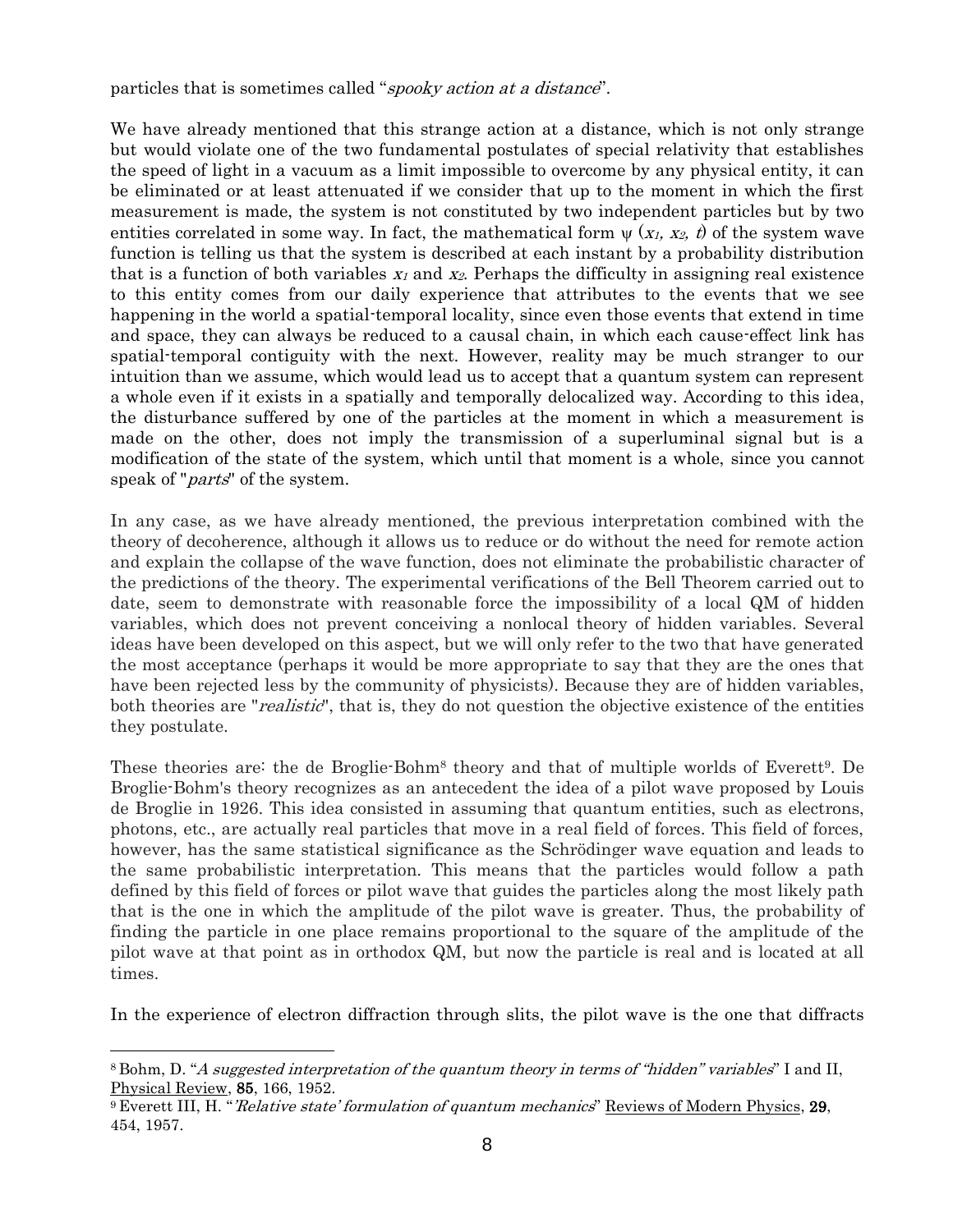and produces the interference phenomenon giving rise to a pattern of alternating zones of high and low amplitude. The electron is guided by this field and therefore has a greater probability of ending in a region where the field of forces has greater amplitude, so that the arrival of many electrons will form the known diffraction spectrum, for example on a photographic plate. Note that unlike Bohr's interpretation, according to which electrons behave as waves or as particles, in de Broglie's scheme electrons are always localized particles accompanying a force field that is always a wave. So this theory is effectively of hidden variables, in which the hidden variable is not the pilot wave but the positions of the particle that are those that remain hidden. Note that the theory of the pilot wave reintroduces the concept of causality, since the particles follow at all times a classic path determined by a force field but does not eliminate non-locality or remote action when the system is constituted by two or more correlated particles.

The 1952 Bohm modification of the de Broglie pilot wave theory implies the reinterpretation of the Schrödinger wave equation as representing a field of objective real existence and its reformulation in a way similar to the fundamental equations of Newtonian dynamics This equation of motion depends not only on the classical potential but also introduces a second potential called quantum potential. To illustrate this idea a bit, let us mention that the quantum potential takes the form

$$
U = \frac{1}{2m} \text{Re} \left\{ \frac{p^2 \psi}{\psi} - mv^2 \right\}
$$
 (10.1)

where Re denotes the real part of the complex expression in parentheses and  $p$  is the quantum operator momentum that acts on the wave function. The equation of motion in the de Broglie-Bohm theory is then

$$
m\frac{dv}{dt} = -\frac{\partial V}{\partial x} - \frac{\partial U}{\partial x}
$$
 (10. 2)

where  $V$  is the usual scalar potential and  $v$  the velocity of the particle. We see here that when the quantum potential is canceled, the previous equation reduces to the 2nd Newton law. This quantum potential is responsible for the introduction of quantum effects into a description that is otherwise classical and can exert effects in regions where the classical potential disappears (or remains constant). In this way, a particle that moves in a region where the classical potential is null or constant may not follow a straight path as dictated by classical mechanics, which allows us to explain, for example, within the framework of this theory, the motion of the electrons in the slit diffraction experience, as shown in the figure on the right.

So that the position and trajectory of the particles are always perfectly defined and in the de Broglie-Bohm's theory it is not in principle necessary to resort to probabilistic concepts. In this theory, the particles have a perfectly defined position and moment, however, since

$$
\left\|\left\|\left\|\left\|\left\|\left\|\right\|\right\|\right\|\right\|\right\|\right\|
$$

Fig. 1 - Trajectory of an electron passing through a device with two slits, calculated using the quantum potential. Note the alternate presence of areas with higher trajectory densities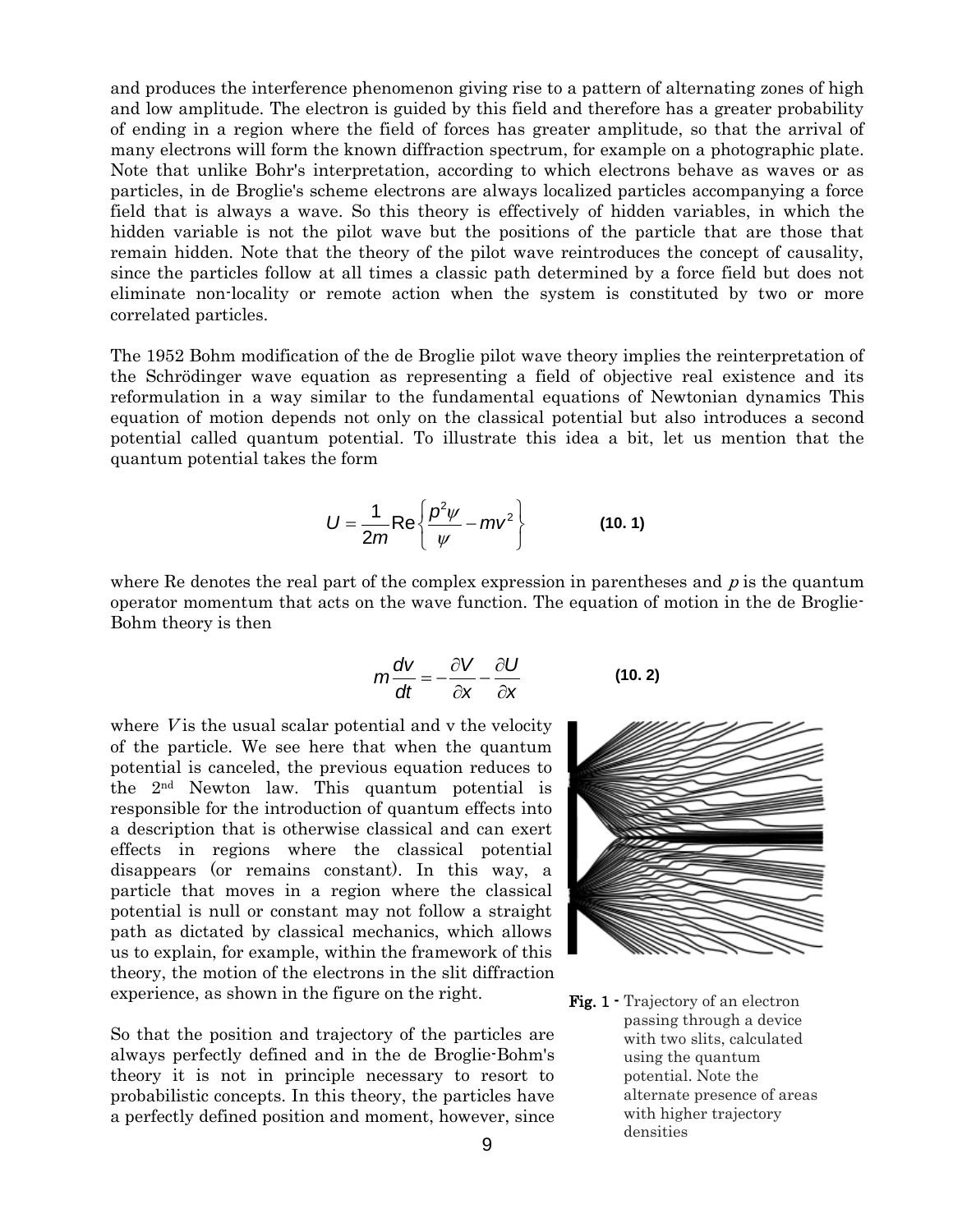in general the initial conditions are not completely known, it is necessary to resort to the probabilities as a practical resource analogous to their use in statistical mechanics. When the particles have a perfectly determined position and trajectory, the act of measurement only reveals that position or trajectory and does not have the protagonist connotation assigned by the orthodox QM. Despite its determinism, the de Broglie-Bohm's theory does not generate conflict with the Heisemberg's Uncertainty Principle but modifies its interpretation.

Indeed, according to this theory, although the position and momentum of the particle are defined, the act of measuring one of the variables (for example the position) has an impact on the wave function and therefore on the quantum potential that then affects the other variable (in this case the momentum), which is in line with the Principle of Uncertainty. So the de Broglie-Bohm's theory provides us with a realistic deterministic interpretation but maintaining the non-locality of quantum phenomena. There are, however, several objections that can be raised against this theory. One of them is that the guiding wave can exert a strong influence on the movement of the particles through the quantum potential, but there is no reciprocal reaction of the particle on the wave which violates the principles of classical mechanics by virtue of his third postulate. However, it should be borne in mind that the theory was elaborated to show that there may be a causal, not necessarily classical, interpretation of quantum phenomena. At present, the de Broglie-Bohm's theory retains a small number of followers in the community of physicists and philosophers, but it is clearly outside the mainstream of physics research.

The next non-local but deterministic theory of quantum processes that has deserved some attention from the community of physicists is that of "multiple worlds". This theory originates in a work of Everett in 1957, although the denomination of "multiple worlds" arrives later. This work arose in the framework of an investigation for a doctoral thesis that Everett was doing and in which he sought to apply QM to the Universe as a whole. It is clear that this introduces serious conceptual difficulties, among others the derivations of a function or wave vector of the universe, since nothing remains outside this system to interact or intervene in it and produce the reduction of the wave function. So the problems of interpretation become more acute compared to what Everett postulated: the wave function evolves in time only and according to the Schrödinger equation. In other words, Everett eliminated the process of reducing the wave function. Apart from this, he followed the guidelines of the orthodox QM. To see the scope of this concept, we should refer to the problem of measurement in QM. For this we resort to the Dirac abstract notation according to which a wave function is written in the form  $|\psi\rangle$ . Now, we have already seen that in the measurement of the spin of a particle, let's say of an electron along an arbitrary direction, the only two possible results are "spin up" or "spin down", that to simplify the writing we will identify them with the symbols "+" and "-" respectively. Now, the postulate of expansion of QM tells us that the wave function of the electron before the measurement is made will be given by the superposition  $|\psi\rangle = \alpha |+\rangle + \beta |-\rangle$ , where the meaning of the coefficients of the expansion is such that  $|\alpha|^2$  and  $|\beta|^2$  are the probabilities that the measurement yields respectively "spin up" or "spin down". In this wave function, the two possible states of the electron are present in a linear superposition.

If we now measure the spin of an electron (it is not necessary to stop to consider the details of the measuring device), the measuring instrument will only show one of the two results, " $up$ " or "*down*", but since both results are possible with a certain probability, the linearity of the Schrödinger equation tells us that the new state of the system constituted by the electron and the measuring device must be  $|\psi\rangle = a|+, \langle \psi \rangle + b|, \langle \psi \rangle$ . But here we have not yet managed to make a measurement since we still have in the description of the system a linear superposition that includes both possible final states of the measuring device and we do not have a single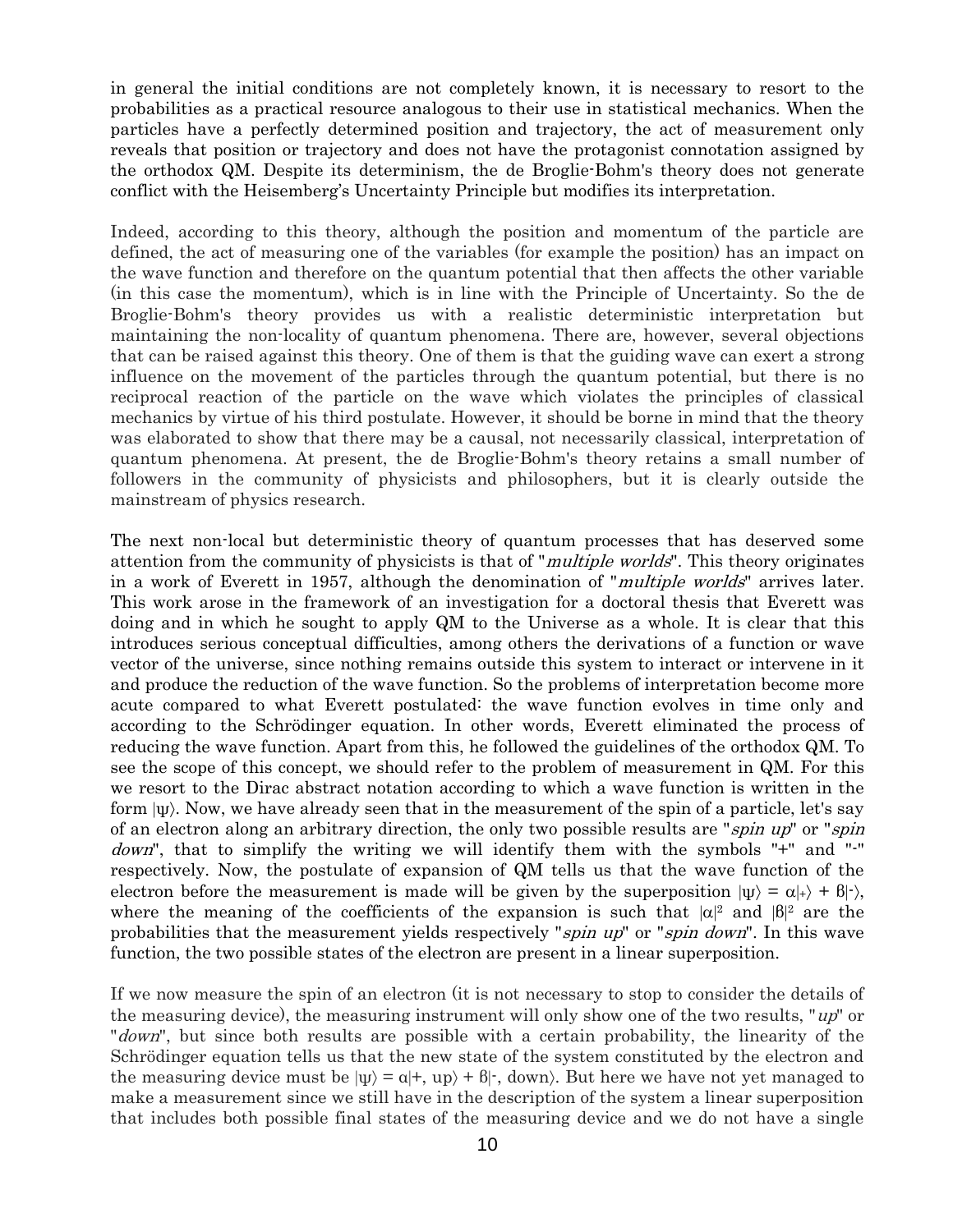result that is what would constitute a true measurement. Obviously, for there to be measurement, at some point in the process the reduction of the wave function has to take place to go from a superposition to a single state that in our case would be  $|\psi\rangle = |+$ ,  $|\psi\rangle$  or  $|\psi\rangle = |+$ . down. Let us observe that if a conscious observer (as a doctoral student could be?) Is situated at the output of the measuring device, the linearity of the Schrödinger equation would lead us to the new state of the system constituted by the electron, the apparatus of measurement and the conscious observer that would be represented by  $|\psi\rangle = a|+, \nu p, I^+\rangle + b|-, down, I^-\rangle$ , where  $I^+$ and  $I<sup>-</sup>$  represent the two possible states of consciousness of the observer that is then aware of the corresponding result, and not mediating the reduction of the wave function, we would still have not achieved a measurement. As we have already mentioned, there is a line of thought

that proposes that it is precisely the intervention of a conscious mind in the measurement process that causes the collapse of the wave function.

Returning now to Everett's ideas, our experience teaches us that we never experience the last type of superposition, that is, in which both results coexist in our consciousness. We are aware of one or the other, in this case "*spin up*" or "*spin down*". As we have already seen, the orthodox QM explains this transition between a superposition and a single state with the "aggregate" process of the collapse or reduction of the wave function that is produced by the interaction of the microsystem with the macrosystem of the measuring device. The radically different alternative to Everett's proposal is that such a reduction of the wave function never



down

 $\overline{\text{m}}$ 

down

up

down up

up

down

up

down up

up

down

down

Fig. 2 – Sucessive bifurcations in the spin measurement of an electron.

occurs and what happens is that as a consequence of the measurement a bifurcation occurs from which two different worlds coexist, each corresponding to each result of the measurement and in which a causal chain of events develops until a next measurement. That is to say that in a world the observer who measured "*spin up*" would evolve in a totally deterministic way and in another world the observer who measured "spin down". In this way reality contains these two worlds with an "I" in each one that has had a different experience (the different result of the measurement). Observe that the wave function is still unique, since there is no reduction in it, but it is incorporating components as the measurements follow one another, as shown in figure.

As bold and surprising as it may be, Everett's theory has some attractive aspects. On the one hand, we do not need to worry about what kind of instrument does the measurement, in fact it is not even necessary to have a conscious observer. We do not have the complication of the reduction of the wave function. Inter-subjectivity is assured because two observers who witness the same result in the same measurement necessarily belong to the same world and have no communication with the observers of other worlds. As in this interpretation each branch of each bifurcation is a portion of reality, the world we experience is a tiny portion of the totality of existing reality.

### Final reflexion.

We have seen that in the framework of classical physics, there are no great difficulties in accepting the existence of a reality independent of our presence as observers. Nor is there too much difficulty in extending this acceptance of reality to the entities that make up what is